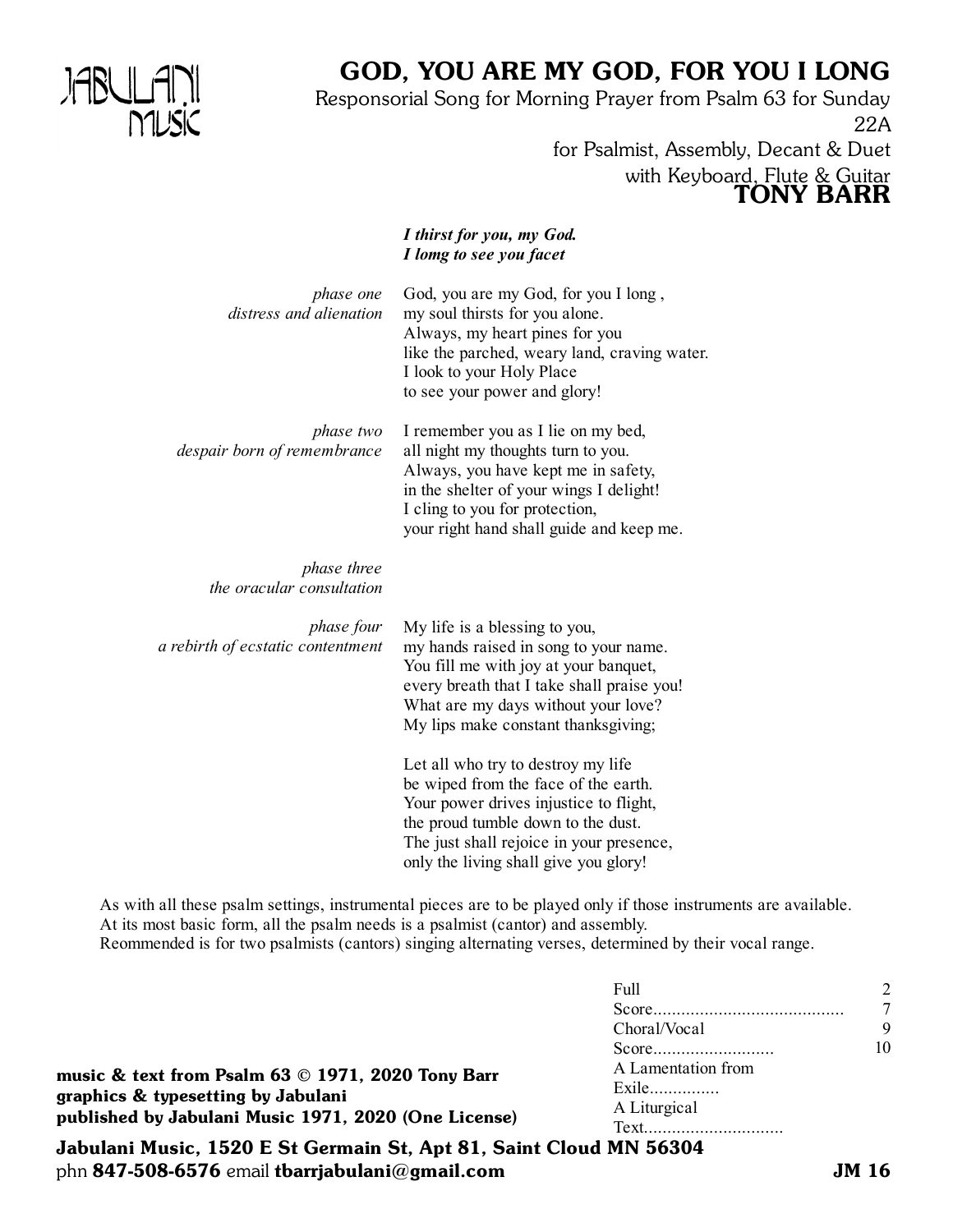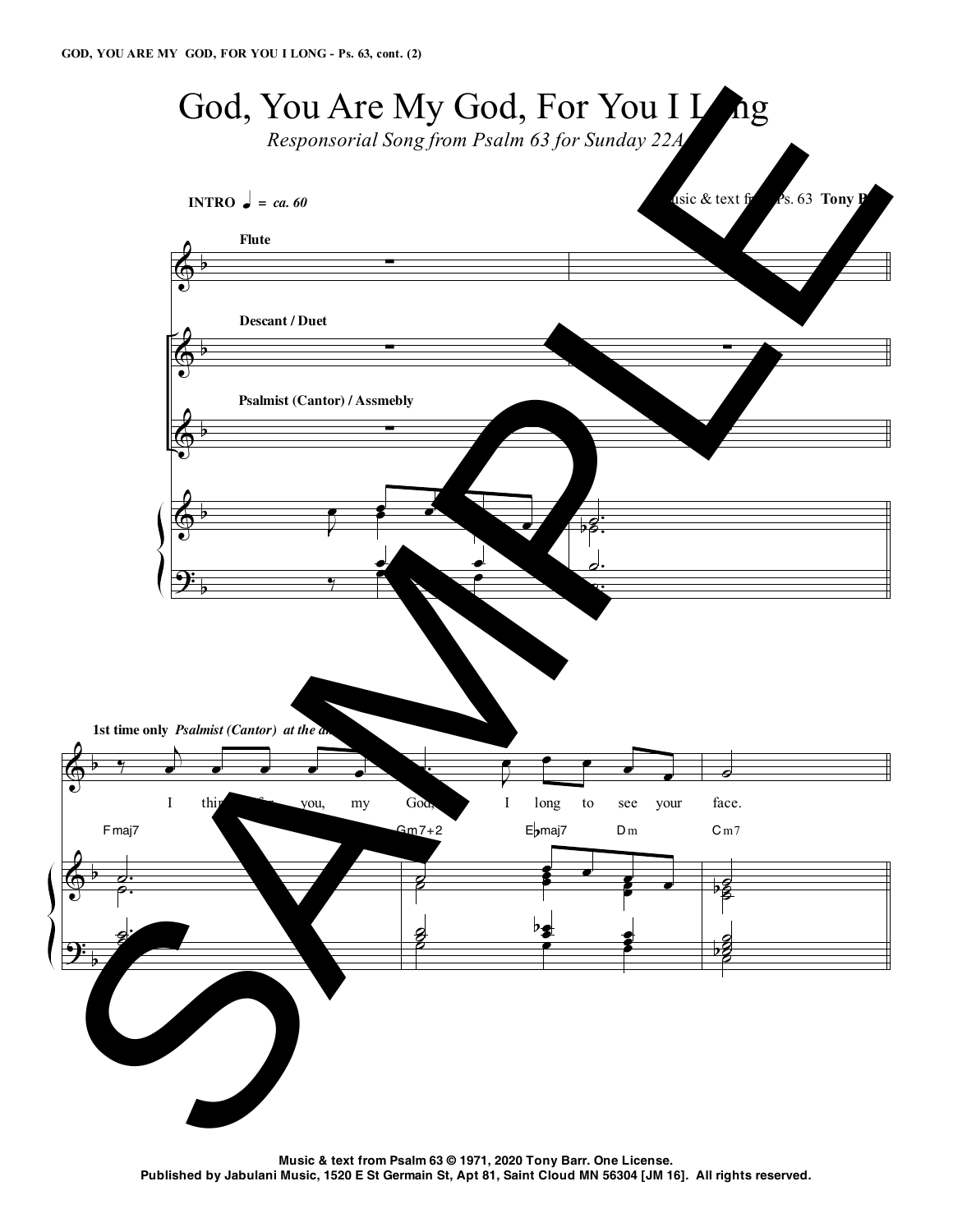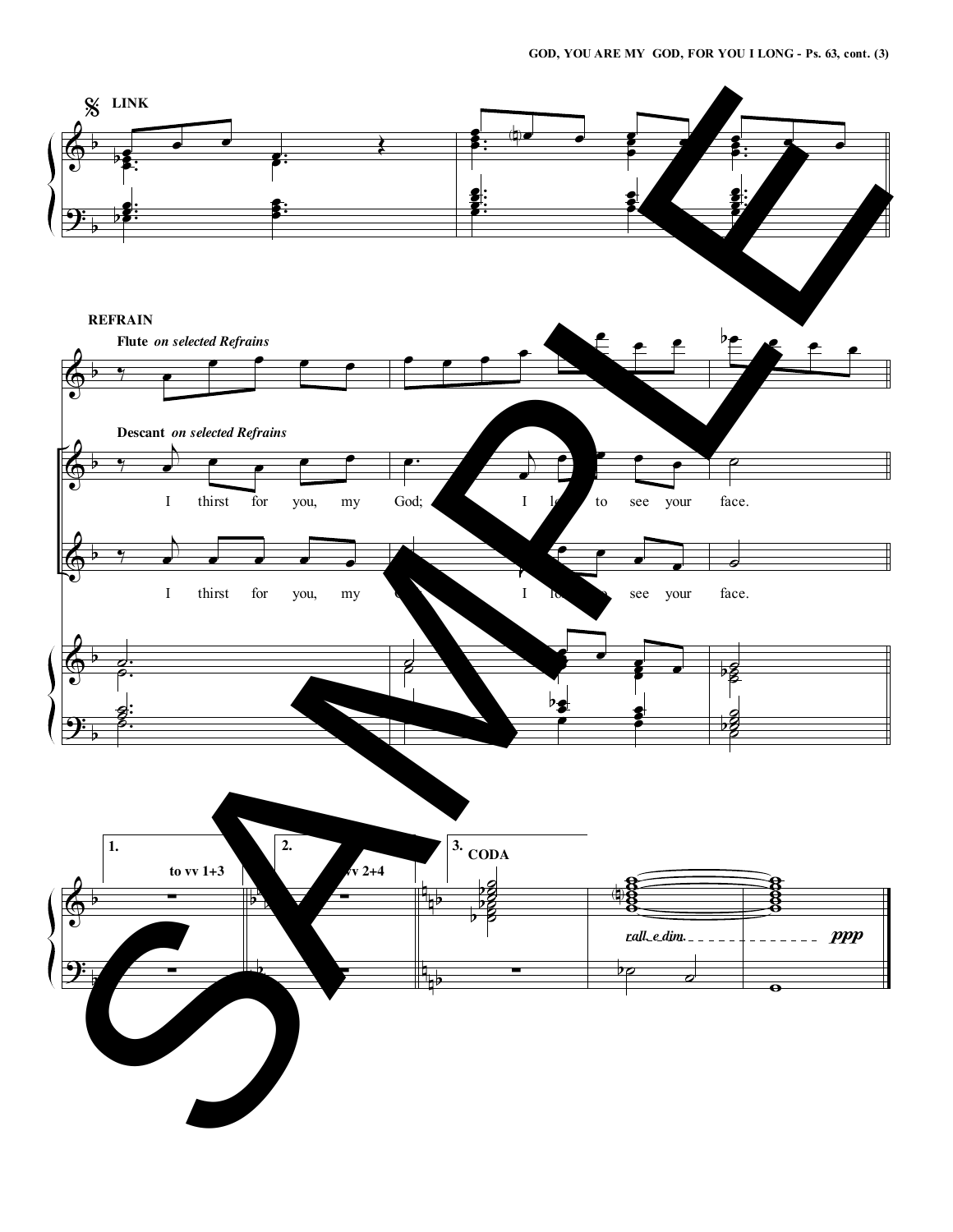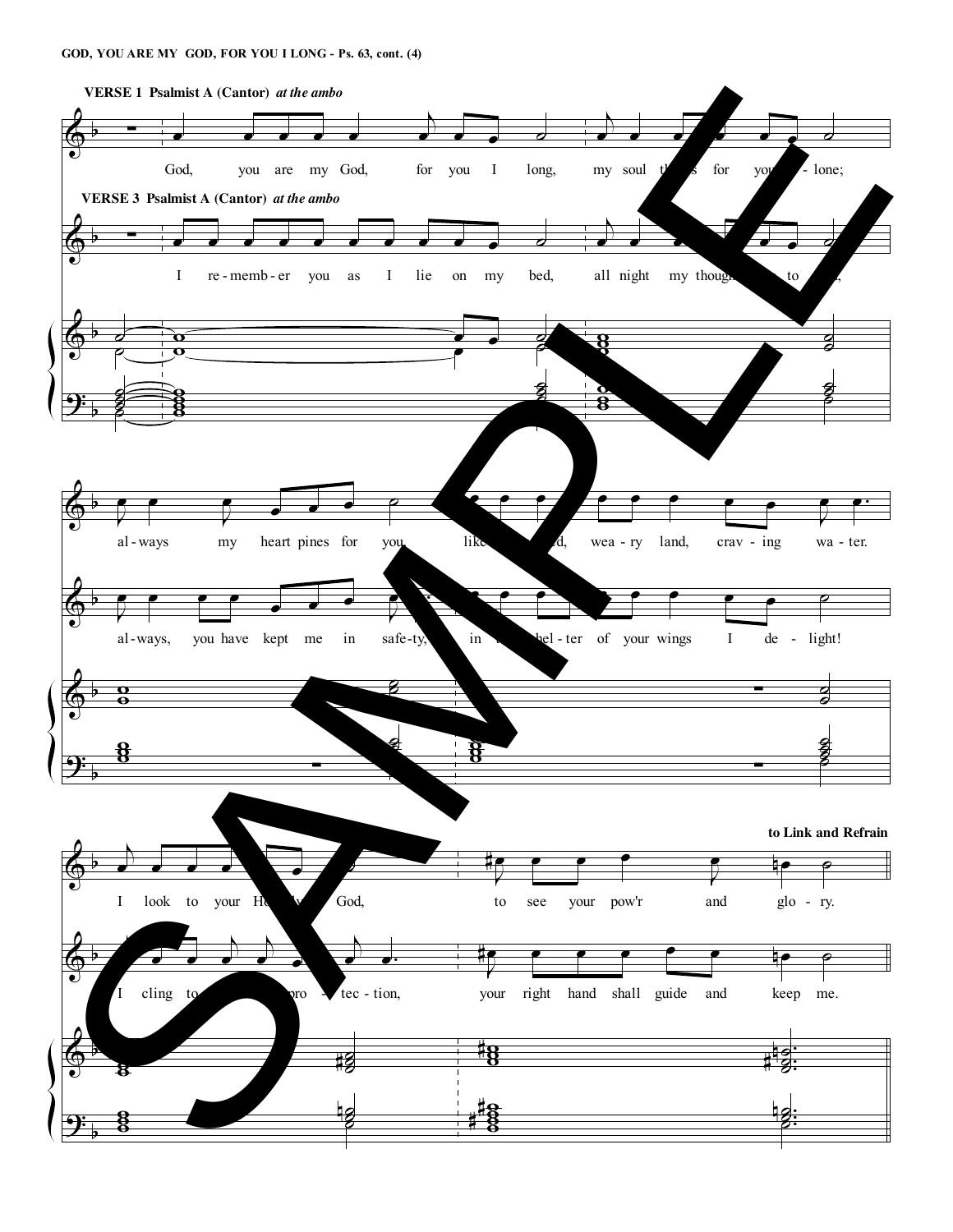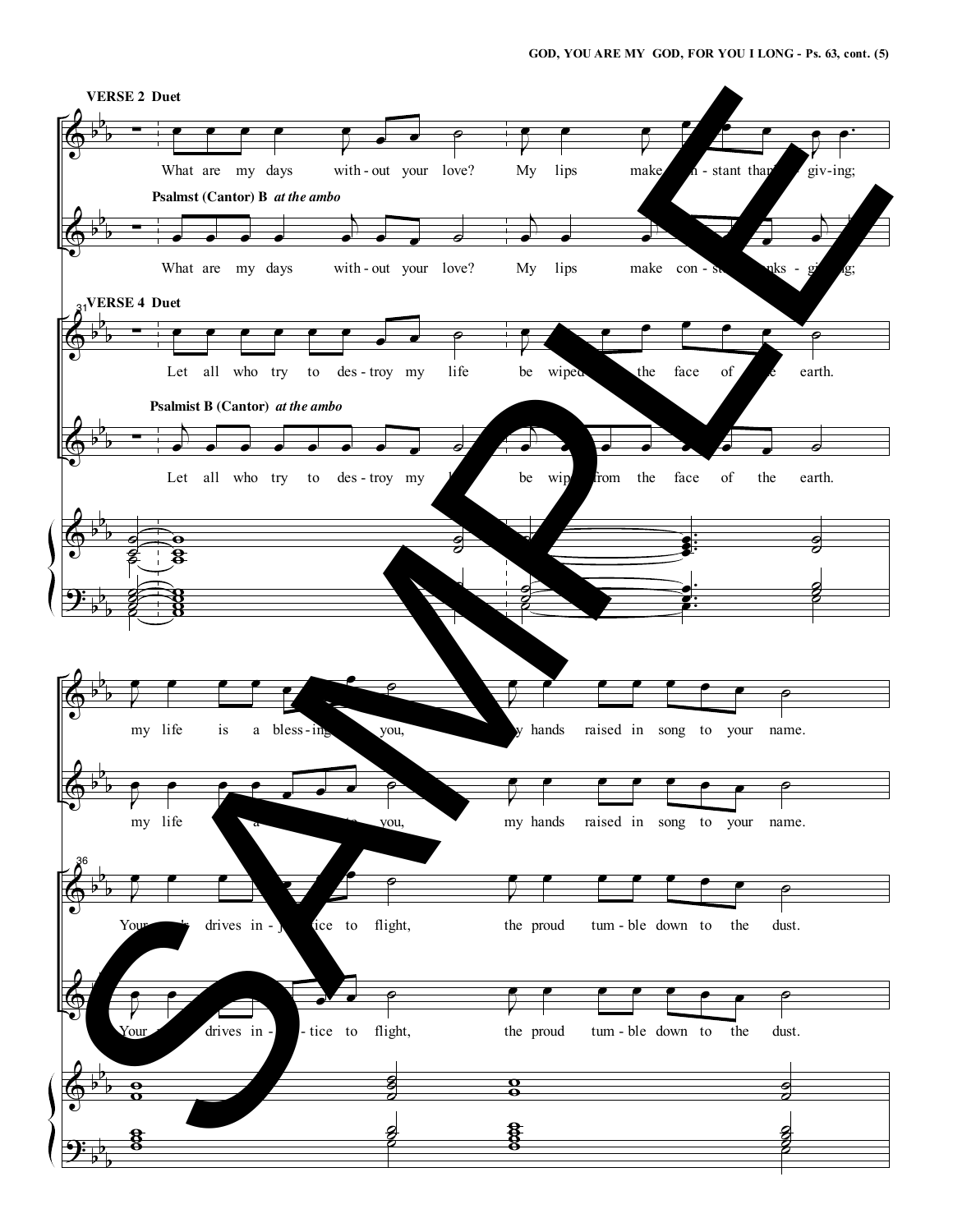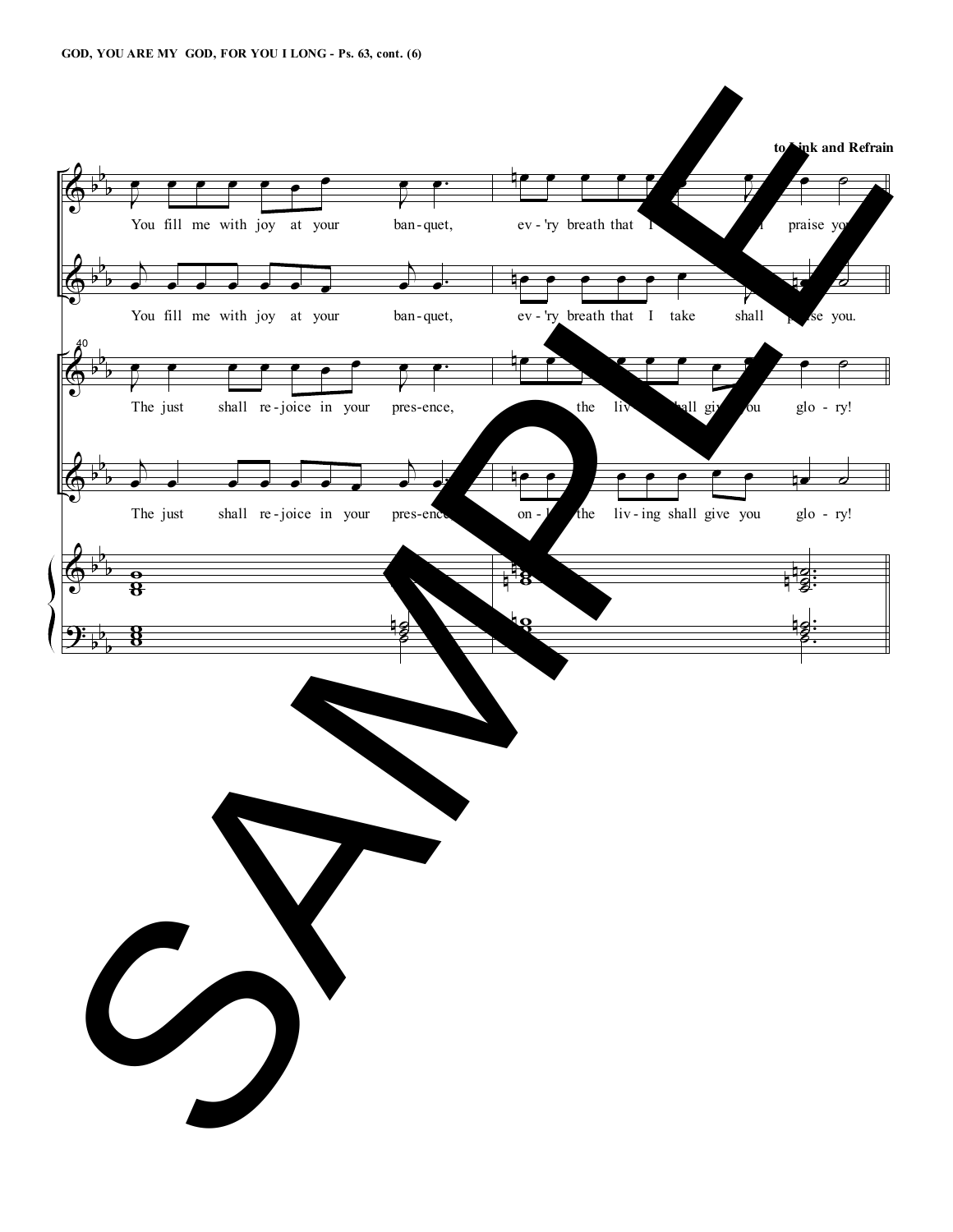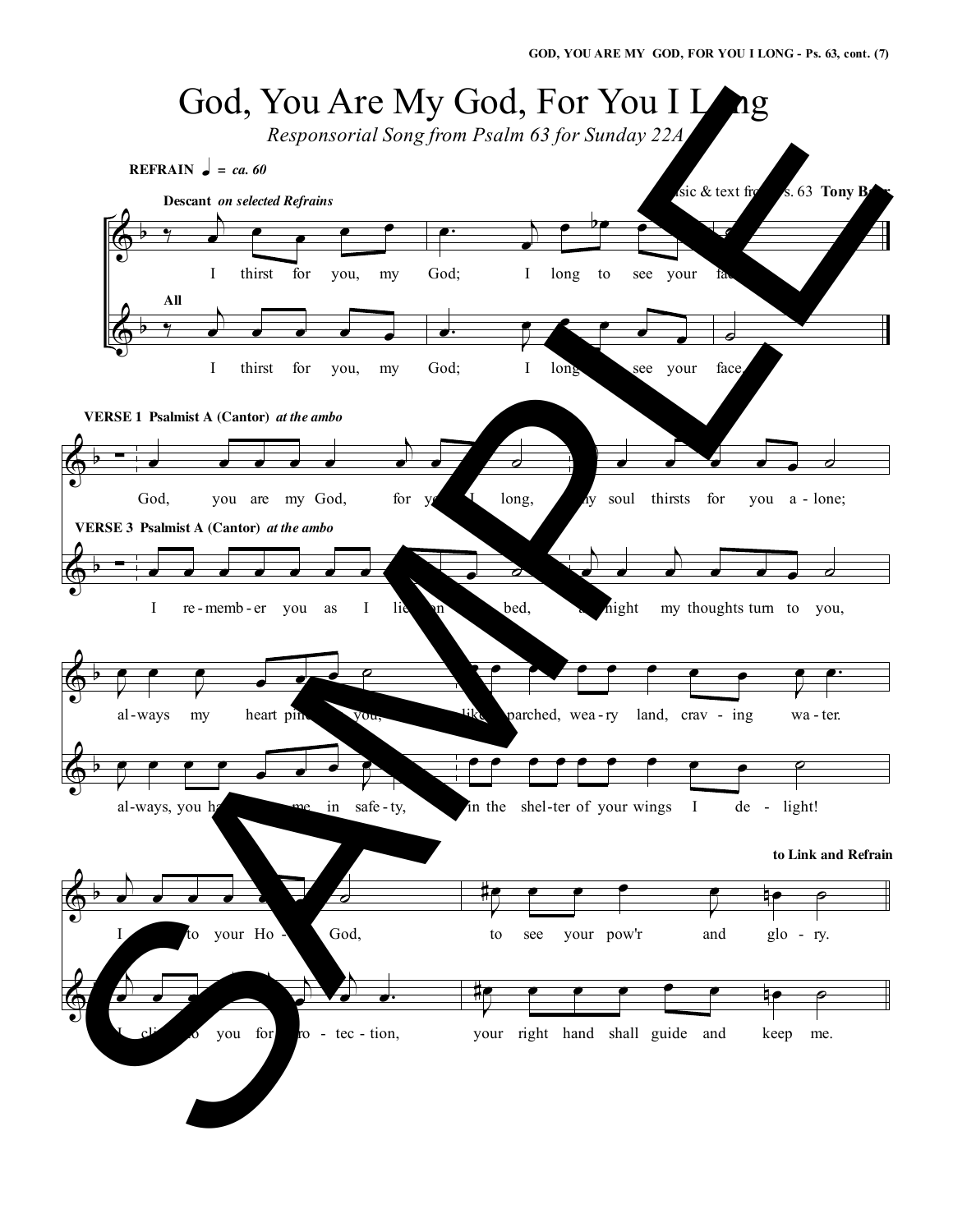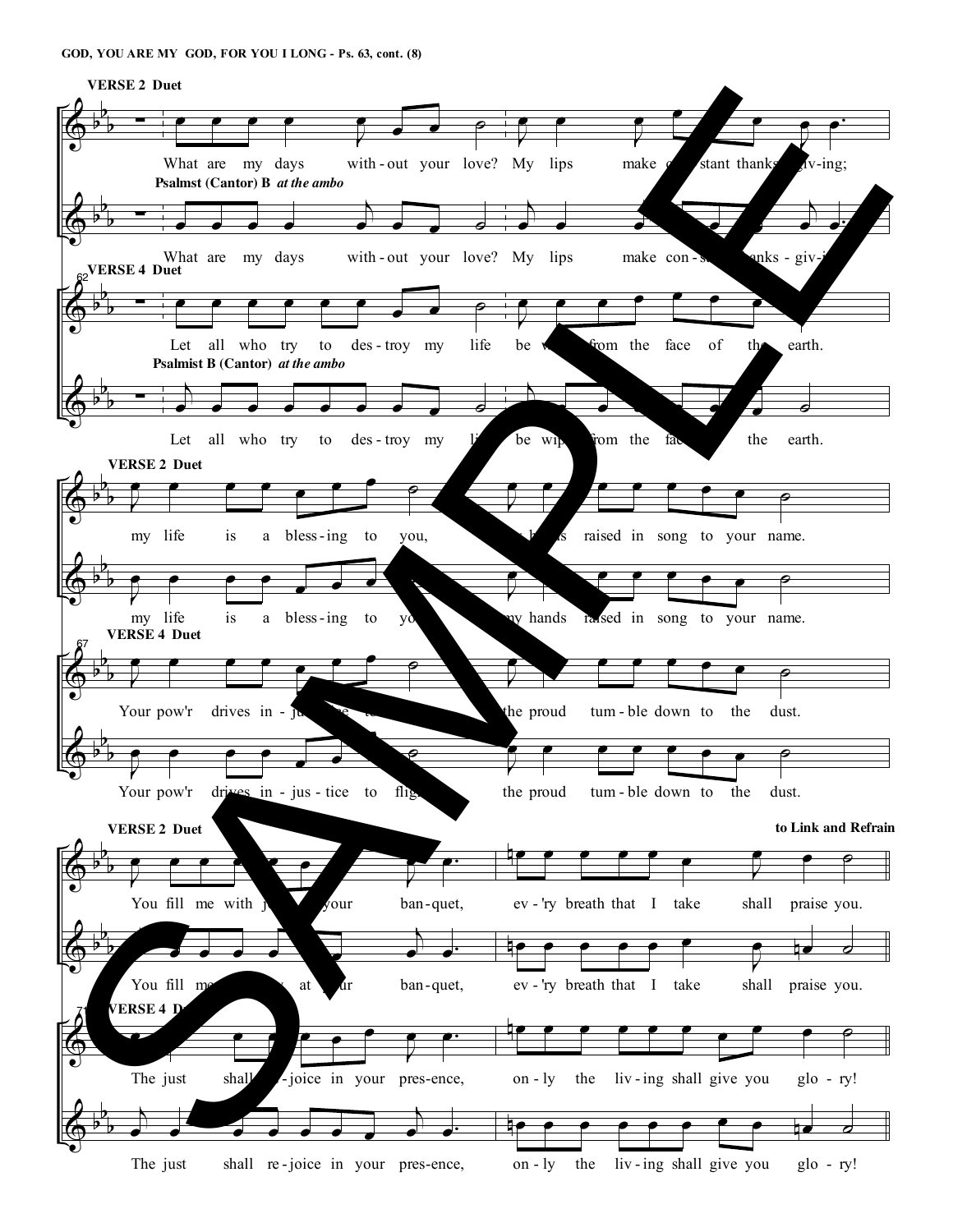### **About Psalm 63 - A Lamentation in Exile.**

#### **Literary Origins**

Psalm 63, a post-Exilic text, is composed of much older elements. Tradition clanistic is a song of David, dating the oldest elements of the epic to around BC 1,000. Yet it is not found in the Davidic ection of psalms (which refers to God as Yahweh, the ever close and loving Lord)  $\mu$  in the Northern collection (where god is Elohim, a distant and remote God of the Powers). This suggests that an earlier song from the Southern tradition was adapted at a later stage for use in the Northern shrine around  $9.8$ 

Many text references suggest a major post-exilic adaptation, when liturgical perceptions were greater. There are at least six distinct references to the temple and its associated images or activities.

- v. 2a I look to your Holy Place: a phrase with strong liturgical connotations (see Psalm 134).
- v. 2b to see your power and glory: acknowledging the temple as God's living presence on earth.
- v. 3 my lips make constant thanksgiving: in Psalm. 51, ritual purification of the mouth preceded all proclamations of praise

v. 4 my hands raised in song to your name: the prescribed attitude public prayer ( $\epsilon$ v 9:22, Sir 50:20).

v. 5 every breath that I take shall praise you: a public activity in the liturgical assembly where praise was

a corporate event

v. 7 in the shelter of your wings I take delight:  $\log$  in the temple is a sure sign of God's protection see Palms. 91, 121

This is essentially a liturgical song. Long after the state of the Temple, when the Jews met only in Synagogue, this psalm of longing for God's presence retains its earliest associations with temple worship. Over the centuries, it has become a powerful voice-piece for all plonged for the restoration of Israel to its former glory, where temple liturgies  $\mathbf w$  is the sight of God and the eyes of the nations.

It is part lamentation, part hymn of praise. Lamentation falls into four sections.

| phase one  | The psalmic vergsses misery and spair: life has turned sour. |                                            |
|------------|--------------------------------------------------------------|--------------------------------------------|
| phase two  | the being band by God<br>These tur                           |                                            |
|            | phase three A consultation                                   | the restores trust in an ever-faithful God |
| phase four | Encouraged by the psalmist                                   | God with joy                               |

The surviving text of Ps. 63 seems to have the phases two and three, and the final hymn of praise eclipses sections three and four. The elements of phases one and four are jumbled up, failing to provide a cohesive whole. This has lead to suggest re-ordering the verses:  $1, 2, 6, 7, 8, 4, 5, 3, 9, 10, 11c, 11a, 11b$ .

David is in exile, in wilder ss. He is fleeing from Saul (1 Sam 23:14, 1 Sam 24:2) or maybe from Absalom (2 Sam 15:13-3). Two contrasting images sum up Israel's existence: desert and temple. The psalm title, reflecting  $1 \times 2$ -24, conjures up the image of a King or other important temple figure cut off from the  $\lambda$ , this meant death. Without temple activity (liturgy), God could be neither named; and with a God, there could be no covenant relationship, no meaningful existence. hat else is life, other than proclaiming God daily in the temple? To be cut off from the assembly is to lose ne's roots, to white. In this psalm we see the effects of exclusion from the liturgy: the psalmist is so consumed with zeal for the Music Setting ord (Ps. 69:9) that he can no longer live in plation it. This so be longing becomes a magnet to draw future generations towards the temple. Using the particular to the spin of the spin of the spin of the spin of the spin of the spin of the spin of the spin of the spin of the spin of the spin of the spin of the spin of the spin of the spin of the spin of the s

All who seek God's  $\epsilon$  sing of this in the liturgcal assembly. We proclaim a God of the Living who requires the proof of be made acceptable through a commitment to justice, achieving the harmonic reordering of society. To sing is the breath and share the air so tht our proclamation may offer such hope of libertion.

While calling for chant notation, I have superimposed regular notation, to highlight the accentuation of the text, which singers seem to prefer. Even verses called for a duet, between high and low voices. They also modulate down by a full tone for variety, color, and to animate attentiveness. The accompaniment is based on

#### *- Tony Barr*